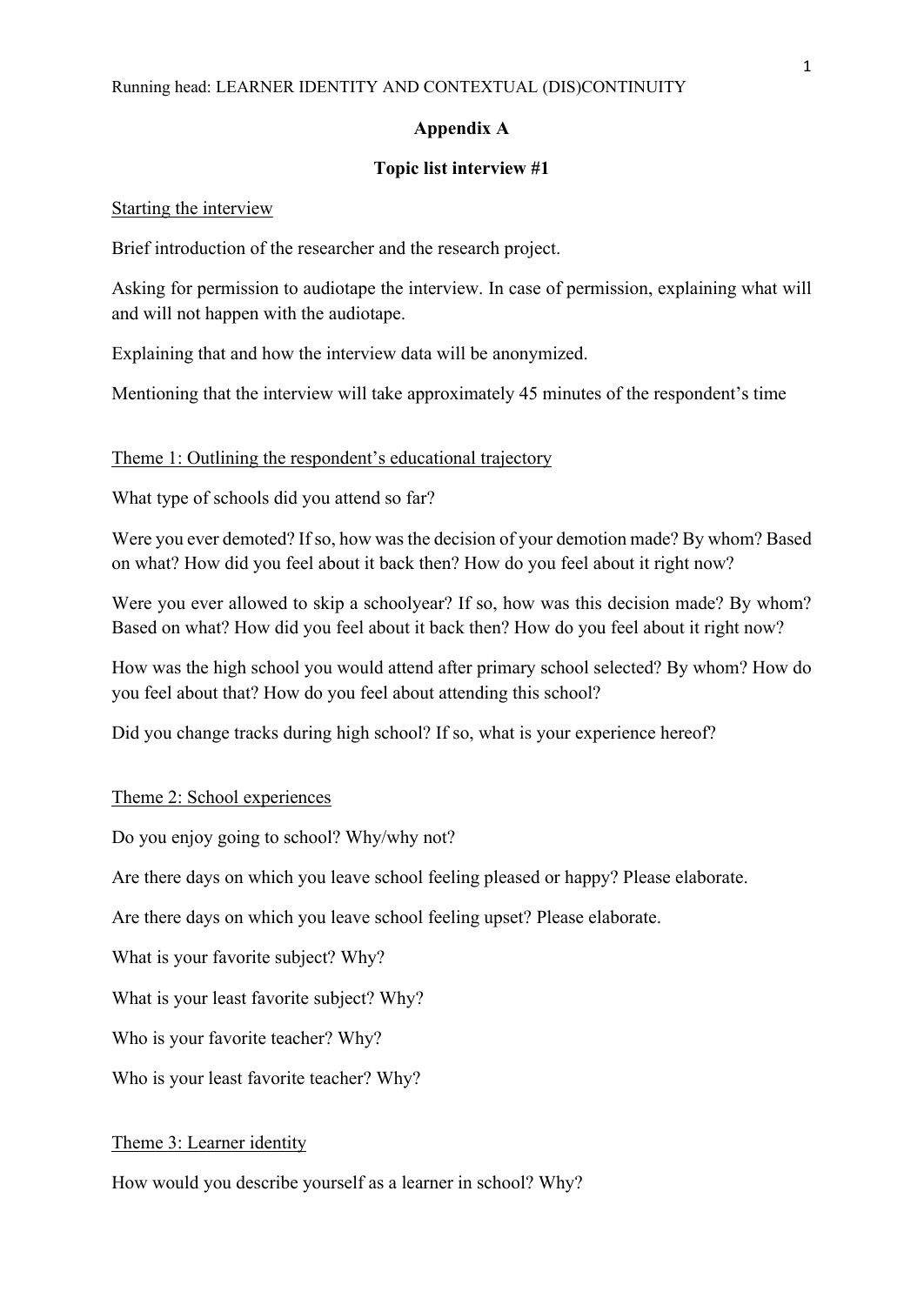# LEARNER IDENTITY AND CONTEXTUAL (DIS)CONTINUITY

Do you find it important to go to school? Why/why not?

What are your strengths when it comes to learning? Please elaborate.

What are your weaknesses when it comes to learning? Please elaborate.

Who of your school teachers would endorse your self-understanding as a learner? Why? How do you feel about that?

Who of your school teachers would not endorse your self-understanding as a learner? Why? How do you feel about that?

In what ways do you learn most effectively? Please elaborate. How often does school provide you with the opportunity to learn in this way? How do you feel about that?

In what ways do you learn least effectively? Please elaborate. How often does school require you to learn in this way? How do you feel about that?

# Theme 4: student-specific questions based on the classroom observation data

Theme 5: Influential learning experiences

What events do you think informed your self-understanding as a learner the most? Please elaborate.

Thank you for participating in this interview.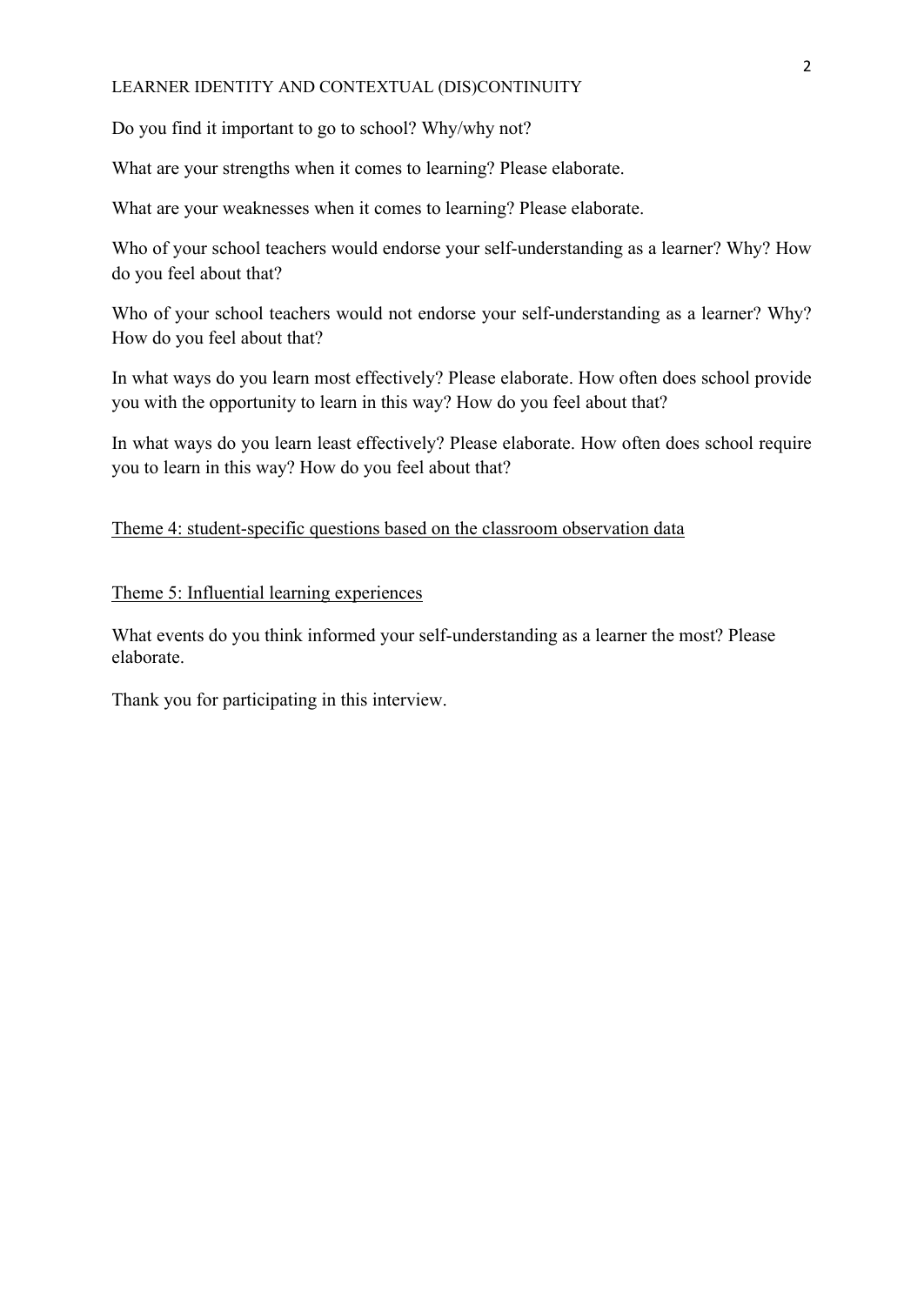# **Topic list interview #2**

#### Starting the interview

Brief introduction of the researcher and the research project.

Asking for permission to audiotape the interview. In case of permission, explaining what will and will not happen with the audiotape.

Explaining that and how the interview data will be anonymized.

Mentioning that the interview will take approximately 45 minutes of the respondent's time.

Last time we mainly discussed your educational trajectory thus far, your experiences thereof, your current experiences of going to school, and your self-understandings as a learner. In the present interview, I would like to discuss your out-of-school learning experiences.

#### Theme 1: Learning experiences at home

Can you please tell me what your family looks like?

Do you know what kind of education your parents received? Did they attend school or a course after they started working? If so, ple ase elaborate.

Do your parents work? In case they do, what kind of jobs do they have? In case they do not, did they used to have a job? What kind of jobs were that?

How do your parents feel about you being in the ninth grade of the [educational track the respondent is in]?

How important do your parents find it that you go to school? How can you tell? Has this always been like that? How do you feel about it?

Do your parents still learn new things? Please elaborate.

Is there a particular degree that your parents would want you to attain? Please elaborate. How do you feel about that?

Is there a particular degree that you yourself would want to attain? Please elaborate. How would you feel if you would get a different degree?

Do you think your parents enjoy teaching you new things? How can you tell? How do you feel about that?

To what extent do you feel supported by your parents to learn new things? Please elaborate.

Are there certain things of which your parents find it more important that you learn them than of other things? Please elaborate. What is your stance in this matter?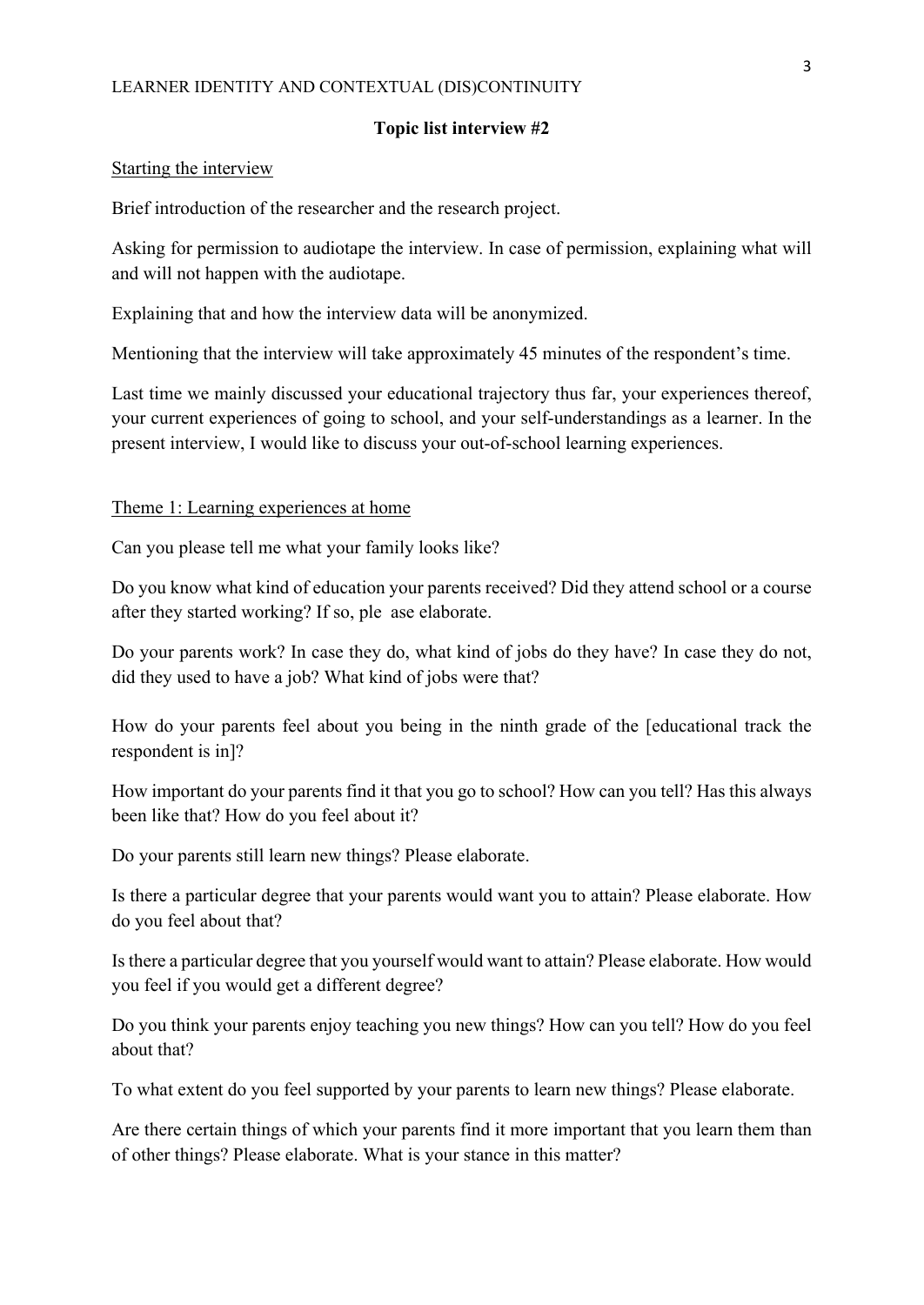## LEARNER IDENTITY AND CONTEXTUAL (DIS)CONTINUITY

When do you understand someone to be a good student?

To what extent do you think you are a good student?

When do you think your parents understand someone to be a good student? How can you tell? How do you feel about that?

Do you think your parents think that you are a good student? Why? How can you tell? How do you feel about that?

# Theme 2: Learning notions in school

When do you think your teachers understand someone to be a good student? How can you tell? How do you feel about that?

Do you think your teachers think that you are a good student? Why? How can you tell? How do you feel about that?

To what extent do you feel you can be yourself in school if you also wanted to be considered a good student in school?

Do you think your school finds it important that learning is fun? Why? How do you feel about that?

# Theme 3: Learning notions among peers

To what extent do you think your friends in your class find it important to be a good student? How can you tell? How do you feel about that?

To what extent do you think your friends from out of school find it important to be a good student? How can you tell? How do you feel about that?

Is it accepted in your peer groups to enjoy learning new things? How can you tell? How do you feel about that?

### Theme 4: Learning notions in leisure institutes

Do you attend a sports club?

Do you attend music classes?

Do you attend other extracurricular activities?

If so, what is it exactly that you do? For how long have you been doing that? How many times a week do you do this?